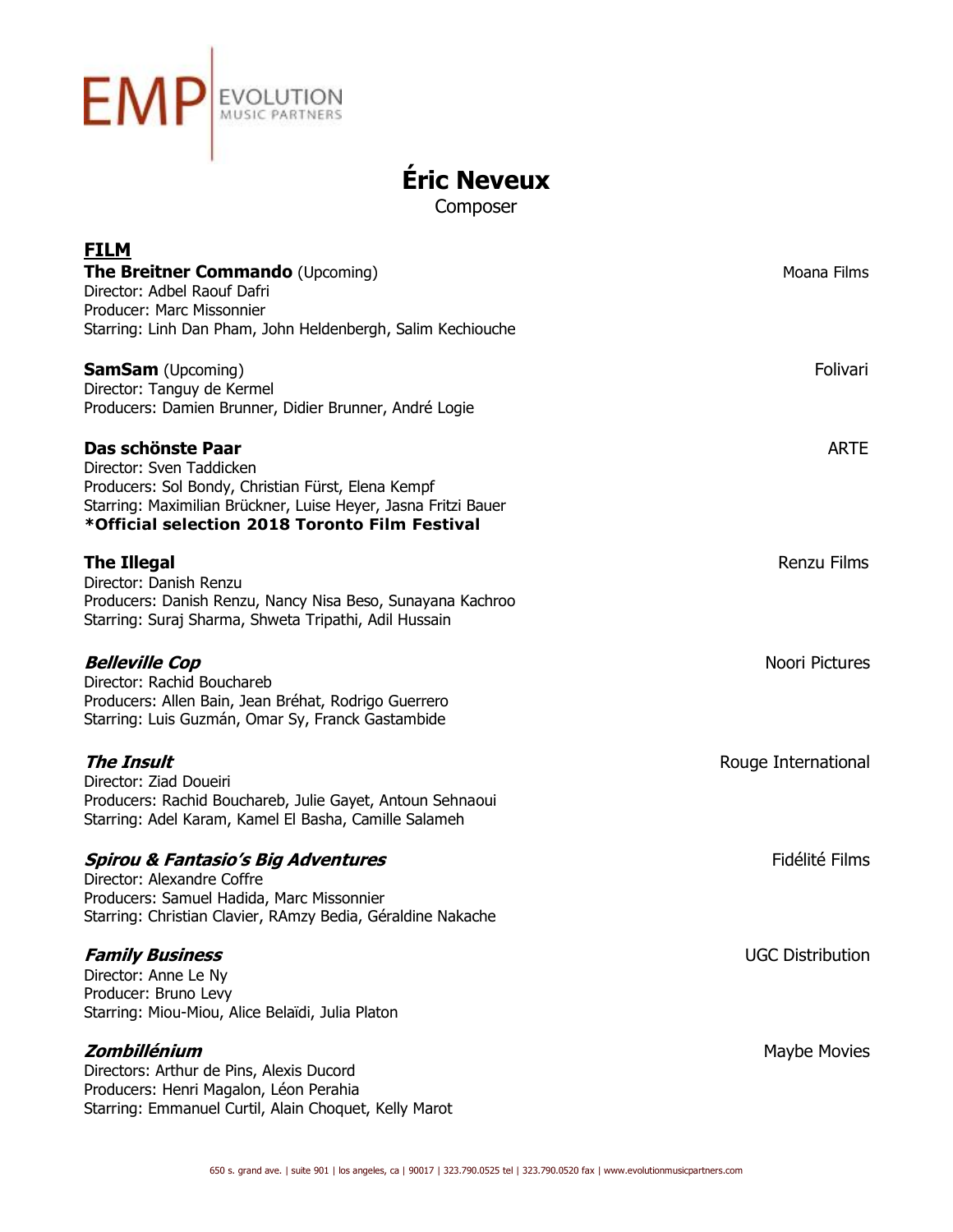

| <b>FILM</b> (continued)                                                                                                           |                       |
|-----------------------------------------------------------------------------------------------------------------------------------|-----------------------|
| <b>A Stork's Journey</b><br>Directors: Toby Genkel, Reza Memari                                                                   | Den Siste Skilling    |
| Producer: Kristine Knudsen                                                                                                        |                       |
| Starring: Tilman Döbler, Cooper Kelly Kramer, Shannon Conley                                                                      |                       |
| <b>Emily</b> (Short)                                                                                                              |                       |
| Director: Jean-Marc Demmer                                                                                                        |                       |
| Producers: Jean-Marc Demmer, Virginie Drouot                                                                                      |                       |
| Starring: Gwendoline Pere-Lahaille, Johnny Cannizzaro, Debra Eckloff                                                              |                       |
| <b>It All Started With A Lie (Short)</b>                                                                                          | Olivia Films          |
| Director: Olivia Barratier                                                                                                        |                       |
| Producer: Gregory Joserph Daniels                                                                                                 |                       |
| Starring: Violette Barratier                                                                                                      |                       |
| <b>Cezanne et Moi</b>                                                                                                             | G Films               |
| Director: Denièle Thompson                                                                                                        |                       |
| Producer: Albert Koski                                                                                                            |                       |
| Starring: Guillaume Canet, Guillaume Gallienne, Alice Pol                                                                         |                       |
| Wùlu                                                                                                                              | La Chauve Souris      |
| Director: Daouda Coulibaly                                                                                                        |                       |
| Producers: Éric Névé, Oumar Sy<br>Starring: Ibrahim Koma, Inna Modja, Quim Gutiérrez                                              |                       |
|                                                                                                                                   |                       |
| <b>Twisting Fate</b>                                                                                                              | Bonne Pioche          |
| Director: Christophe Lioud                                                                                                        |                       |
| Producers: Nathalie Algazi, Yves Darondeau, Emmanuel Priou<br>Starring: Noémie Merlant, Daniel Njo Lobé, Marie-Christine Barrault |                       |
|                                                                                                                                   |                       |
| Loco (Short)                                                                                                                      |                       |
| Director: Simon Wallon                                                                                                            |                       |
| Producers: Michael Flores, Simon Wallon<br>Starring: Michael Flores, Sylvia Kochinski, Lee Coc                                    |                       |
|                                                                                                                                   |                       |
| <b>Up for Love</b>                                                                                                                | <b>WZ Productions</b> |
| Director: Laurent Tirard                                                                                                          |                       |
| Producers: Sidonie Dumas, Vanessa van Zuylen<br>Starring: Jean Dujardin, Virginie Efira, Cédric Kahn                              |                       |
|                                                                                                                                   |                       |
| Pattaya                                                                                                                           | <b>Mandarin Films</b> |
| Director: Franck Gastambide<br>Producers: Eric Altmayer, Nicolas Altmayer                                                         |                       |
| Starring: Franck Gastambide, Malik Bentalha, Anaouar Toubali                                                                      |                       |
|                                                                                                                                   |                       |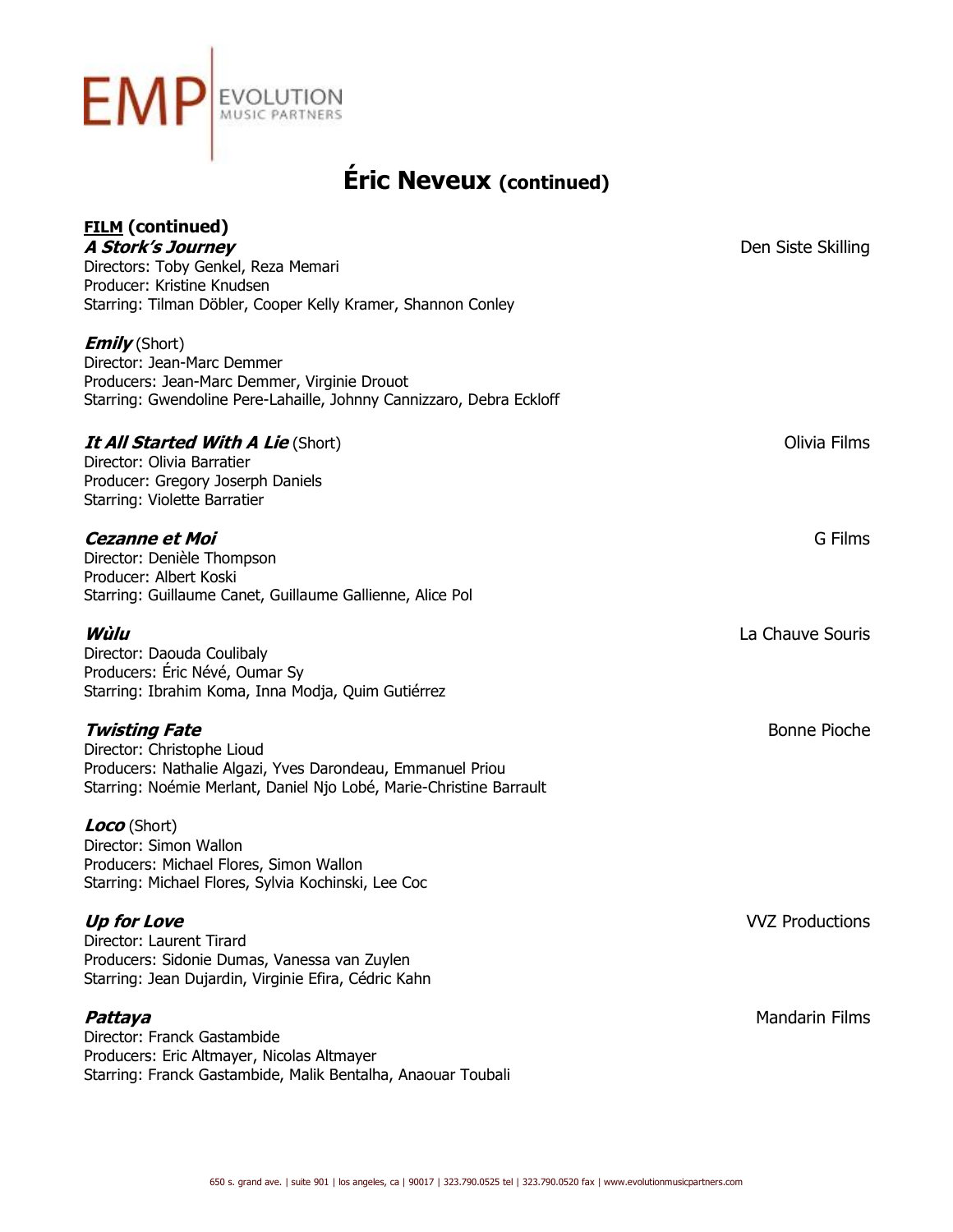

| <b>FILM</b> (continued)<br><b>Standing Tall</b><br>Director: Emmanuelle Bercot<br>Producers: François Kraus, Denis Pineau-Valencienne<br>Starring: Cathrine Deneuve, Rod Paradot, Benoît Magimel | Les Films du Kiosque |
|--------------------------------------------------------------------------------------------------------------------------------------------------------------------------------------------------|----------------------|
| Let Them Come<br>Director: Salem Brahimi<br>Producers: Salem Brahimi, Michèle Ray-Gavras<br>Starring: Amazigh Kateb, Rachida Brakni, Farida Saboundji                                            | K.G. Productions     |
| Exotica, Erotica, Etc.<br>Director: Evangelia Kranioti<br>Producer: Charlotte Vincent                                                                                                            | Aurora Films         |
| <b>The Final Lesson</b><br>Director: Pascale Pouzadoux<br>Producers: Olivier Delbosc, Marc Missonnier<br>Starring: Marthe Villalonga, Sandrine Bonnaire, Antoine Duléry                          | Fidélité Films       |
| <b>Half Sister, Full Love</b><br>Director: Marion Vernoux<br>Producers: François Kraus, Denis Pineau-Valencienne<br>Starring: Virginie Efira, Géraldine Nakache, Grégoire Ludig                  | Les Films du Kiosque |
| <b>Boomerang</b><br>Director: François Favrat<br>Producers: François Kraus, Denis Pineau-Valencienne<br>Starring: Laurent Lafitte, Mélanie Laurent, Audrey Dana                                  | Les Films du Kiosque |
| A Mother<br>Director: Christine Carrière<br>Producer: Nicolas Blanc<br>Starring: Mathilde Seigner, Kacey Mottet Klein, Pierfrancesco Favino                                                      | Agat Films & Cie     |
| Graziella<br>Director: Mehdi Charef<br>Producer: Michèle Ray-Gavras<br>Starring: Rossy de Palma, Denis Lavant, Claire Nebout                                                                     | K.G. Productions     |
| <b>The Chef's Wife</b><br>Director: Anne Le Ny<br>Producer: Bruno Levy<br>Starring: Karin Viard, Emmanuelle Devos, Roschdy Zem                                                                   | Move Movie           |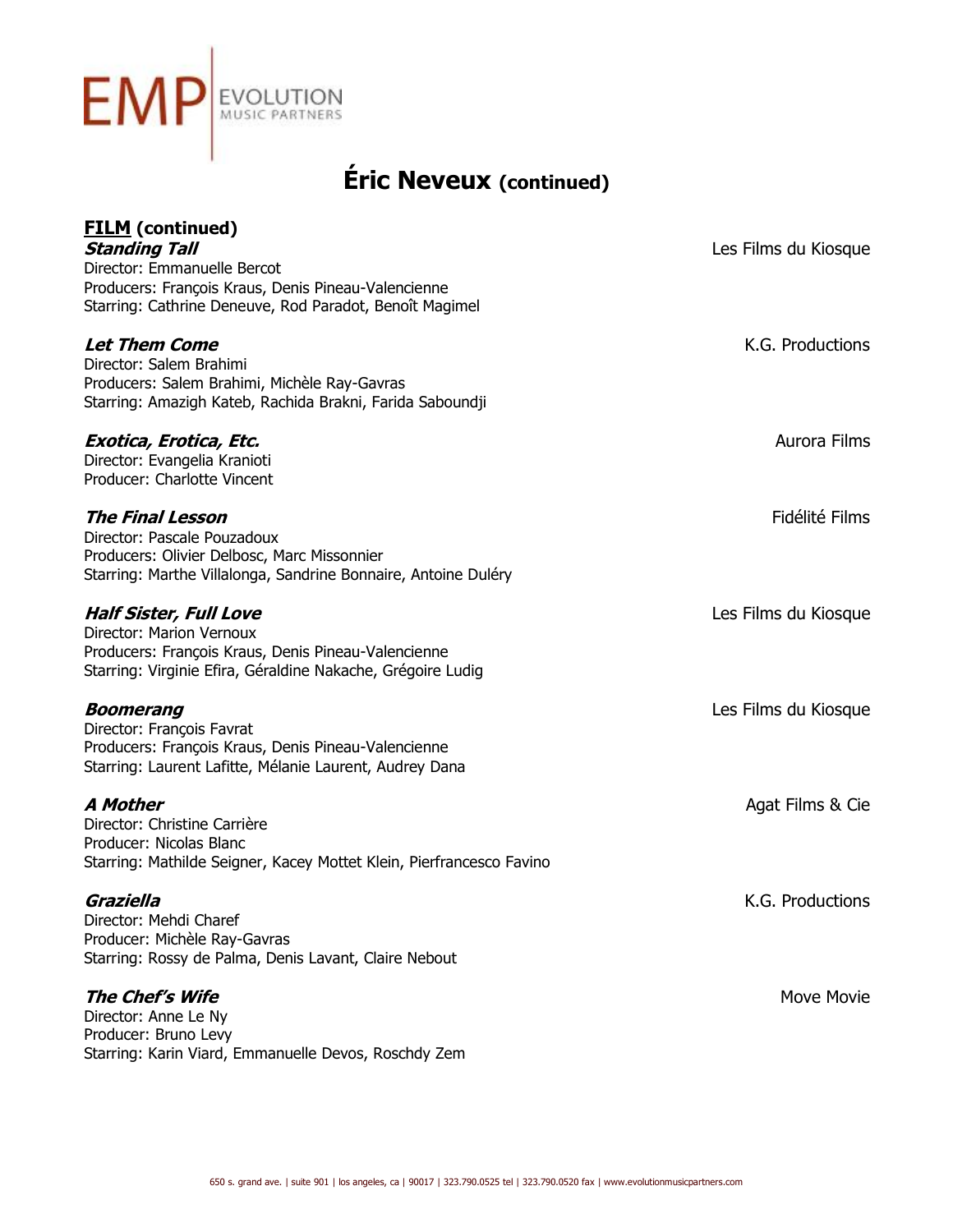

| <b>FILM</b> (continued)<br>Les gazelles<br>Director: Mona Achache<br>Producers: Eric Juhérian, Mathia Rubin<br>Starring: Camille Chamoux, Audrey Fleurot, Joséphine de Meaux | <b>Récifilms</b>            |
|------------------------------------------------------------------------------------------------------------------------------------------------------------------------------|-----------------------------|
| <b>Two Men In Town</b><br>Director: Rachid Bouchareb<br>Producers: Allen Bain, Rachid Bouchareb, Jean Bréhat, Jérôme Seydoux                                                 | <b>Tessalit Productions</b> |
| <b>Do Not Disturb</b><br>Director: Patrice Leconte<br>Producers: Olivier Delbosc, Marc Missonnier<br>Starring: Christian Clavier, Carole Bouquet, Valérie Bonneton           | Fidélité Films              |
| Nicholas on Holiday<br>Director: Laurent Tirard<br>Producers: Olivier Delbosc, Marc Missonnier<br>Starring: Valérie Lemercier, Kad Merad, Dominique Lavanant                 | Fidélité Films              |
| <i>De guerre lasse</i><br>Director: Olivier Panchot<br>Producers: Denis Carot, Marie Masmonteil<br>Starring: Jalil Lespert, Tchéky Karyo, Hiam Abbass                        | Elzévir Films               |
| Il était une forêt<br>Director: Luc Jacquet<br>Producers: Yves Darondeau, Christophe Lioud, Emmanuel Priou<br>Starring: Francis Hallé, MichelPapineschi                      | Bonne Pioche                |
| <b>Domestic Life</b><br>Director: Isabelle Czajka<br>Producer: Patrick Sobelman<br>Starring: Emmanuelle Devos, Julie Ferrier, Natacha Régnier                                | Agat Films & Cie            |
| Going Away<br>Director: Nicole Garcia<br>Producer: Philippe Martin<br>Starring: Pierre Rochefort, Louise Bourgoin, Dominique Sanda                                           | Les Films Pelléas           |
| Le grand méchant loup<br>Directors: Nicolas Charlet, Bruno Lavaine<br>Producers: Eric Altmayer, Nicolas Altmayer<br>Starring: Benoît Poelvoorde, Kad Merad, Fred Testot      | <b>Mandarin Films</b>       |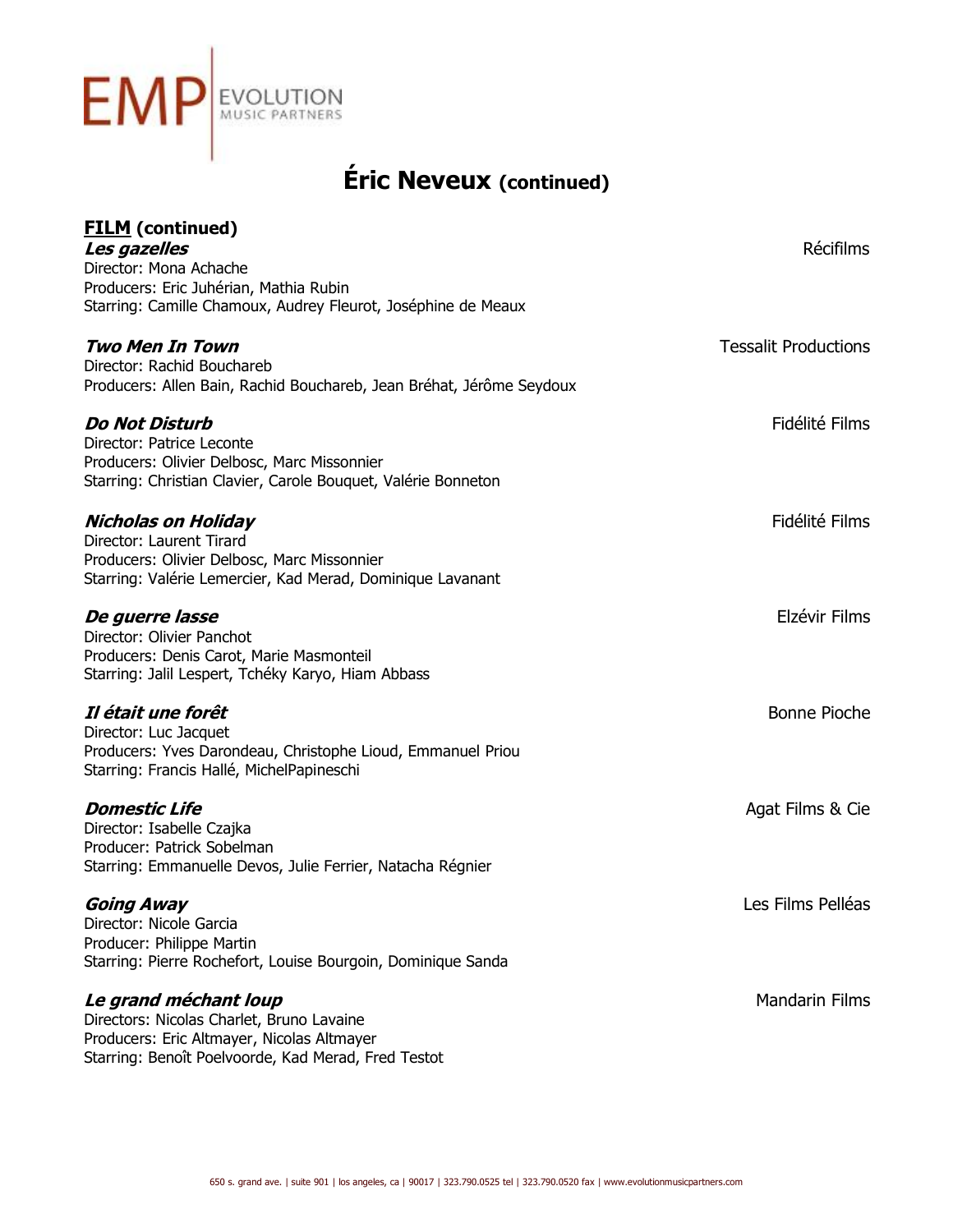

| <b>FILM</b> (continued)                                                          |                           |
|----------------------------------------------------------------------------------|---------------------------|
| <b>Swing absolu</b> (Short)                                                      | La Banquise Films         |
| Director: François Choquet                                                       |                           |
| Producer: Pierre Guyard                                                          |                           |
| Starring: Phénix Brossard, Martin Combes, Stefan Godin                           |                           |
| Just Like a Woman                                                                | Taghit Ilc                |
| Director: Rachid Bouchareb                                                       |                           |
| Producers: Allen Bain, Jean Bréhat, Charles S. Cohen, Francesca Manno            |                           |
| Starring: Sienna Miller, Golshifteh Farahani, Bahar Soomekh                      |                           |
| <i>La fleur de l'âge</i>                                                         | Gloria Films              |
| Director: Nick Quinn                                                             |                           |
| Producer: Laurent Lavolé                                                         |                           |
| Starring: Pierre Arditi, Jean-Pierre Marielle, Julie Ferrier                     |                           |
| Dimmi che destino avrò                                                           | Arcopinto                 |
| Director: Peter Marcias                                                          |                           |
| Producer: Gianluca Arcopinto                                                     |                           |
| Starring: Vesna Bajramovic, Luli Bitri, Salvatore Cantalupo                      |                           |
| <b>The Attack</b>                                                                | <b>3B Productions</b>     |
| Director: Ziad Doueri                                                            |                           |
| Producers: Rachid Bouchareb, Jean Bréhat                                         |                           |
| Starring: Ali Suliman, Reymonde Amsallem, Evgenia Dodina                         |                           |
| <b>Porn in the Hood</b>                                                          | Save Ferris Entertainment |
| Director: Franck Gastambide                                                      |                           |
| Producers: Eric Altmayer, Nicolas Altmayer, Jean-Charles Felli, Christophe Tomas |                           |
| Starring: Medi Sadoun, Franck Gastambide, Jib Pocthier                           |                           |
| L'avenir c'est aujourd'hui                                                       | Moteur S'il Vous Plaît    |
| Director: Anne Zinn-Justin                                                       |                           |
| Starring: Armande Boulanger, Arthur Vaughan-Whitehead, Agathe Dronne             |                           |
| <b>Mince alors!</b>                                                              | <b>Thelma Films</b>       |
| Director: Charlotte de Turckheim                                                 |                           |
| Producers: Dominique Besnehard, Anne Derré, Michel Feller, Christine Gozlan      |                           |
| Starring: Victoria Abril, Lola Dewaere, Catherine Hosmalin                       |                           |
| Let My People Go!                                                                | Les Films Pelléas         |
| Director: Mikael Buch                                                            |                           |
| Producers: Philippe Martin, Géraldine Michelot, Juha Wuolijoki                   |                           |
| Starring: Micolas Maury, Carmen Maura, Jean-François Stévenin                    |                           |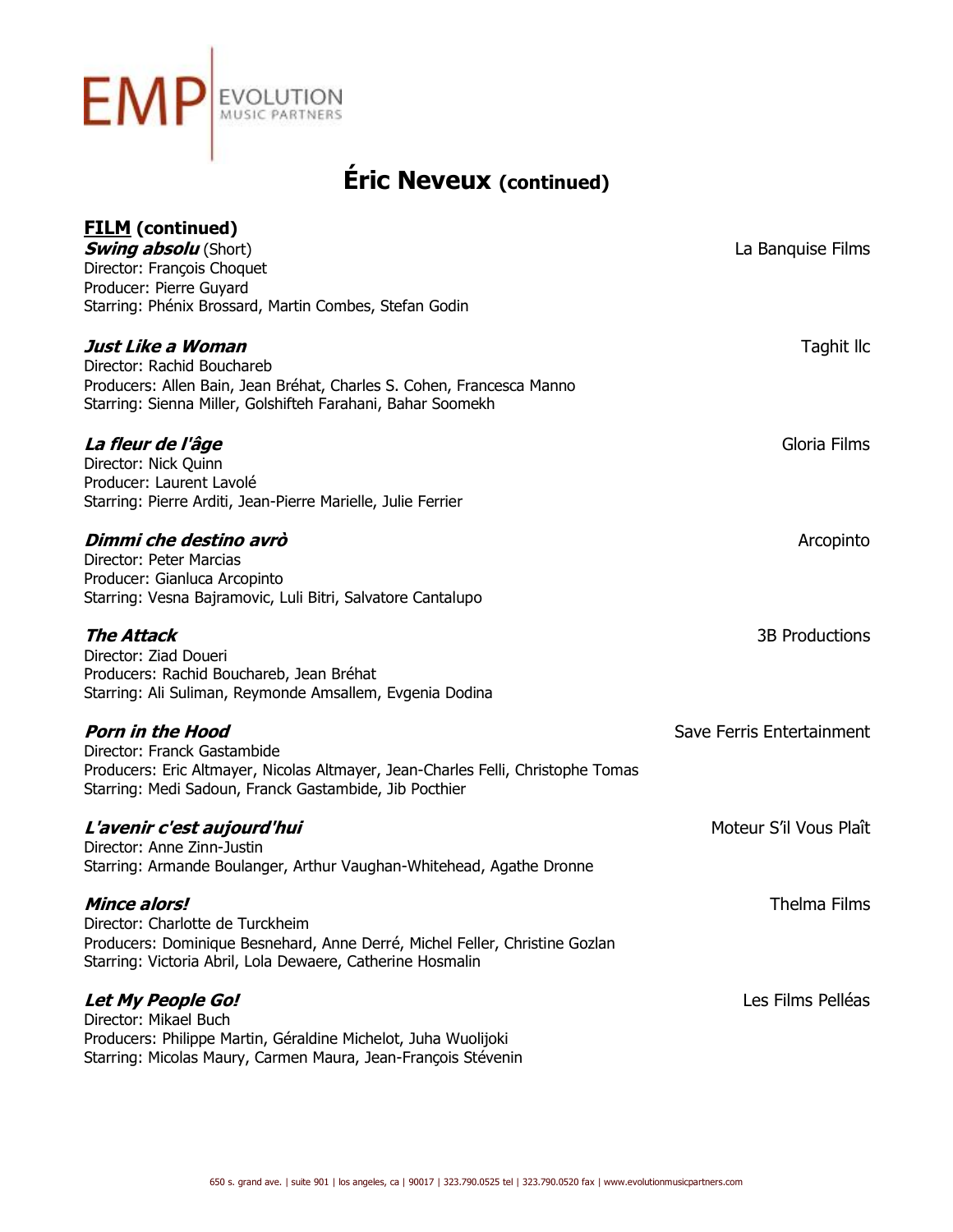

| <b>FILM</b> (continued)                                                                  |                              |
|------------------------------------------------------------------------------------------|------------------------------|
| Itinéraire bis                                                                           | Elia Films                   |
| Director: Jean-Luc Perréard                                                              |                              |
| Producer: Pauline Duhault<br>Starring: Fred Testot, Leïla Bekhti, Jean-François Stévenin |                              |
|                                                                                          |                              |
| Hideaways                                                                                | Fidélité Productions         |
| Director: Angès Merlet                                                                   |                              |
| Producers: Marc Missonnier, Jean-Luc Ormières                                            |                              |
| Starring: Rachel Hurd-Wood, Harry Treadaway, Thomas Brodie-Sangster                      |                              |
|                                                                                          |                              |
| La croisière                                                                             | Fidélité Films               |
| Director: Pascale Pouzadoux<br>Producer: Christine De Jekel                              |                              |
| Starring: Charlotte de Turckheim, Line Renaud, Marilou Berry                             |                              |
|                                                                                          |                              |
| <b>Borderline</b>                                                                        | <b>Quad Productions</b>      |
| Director: Alexandre Coffre                                                               |                              |
| Producers: Bruno Chiche, Nicolas Duval Adassovsky, Yann Zenou                            |                              |
| Starring: François Damiens, Pascale Arbillot, Laurent Lafitte                            |                              |
| <b>The Moon Child</b>                                                                    | <b>Balthazar Productions</b> |
| Director: Delphine Gleize                                                                |                              |
| Producers: Jérôme Dopffer                                                                |                              |
| Starring: Vincent Lindon, Emmanuelle Devos, Quentin Challal                              |                              |
|                                                                                          |                              |
| <b>Living on Love Alone</b>                                                              | Agat Film & Cie              |
| Director: Isabelle Czajka<br>Producer: Patrick Sobelman                                  |                              |
| Starring: Anaïs Demoustier, Pio Marmaï, Laurent Poitrenaux                               |                              |
|                                                                                          |                              |
| <b>In Their Sleep</b>                                                                    | <b>Delante Films</b>         |
| Directors: Caroline du Potet, Eric de Potet                                              |                              |
| Producers: Caroline Adrian, Antoine Rein                                                 |                              |
| Starring: Anne Parillaud, Arthur Dupont, Thierry Frémont                                 |                              |
| <b>Persécution</b>                                                                       | Move Movie                   |
| Director: Patrice Chéreau                                                                |                              |
| Producer: Bruno Levy                                                                     |                              |
| Starring: Romain Duris, Charlotte Gainsbourg, Jean-Hugues Anglade                        |                              |
| <b>Troubled Waters (Short)</b>                                                           | Why Not Productions          |
| Director: Charlotte Erlih                                                                |                              |
| Producer: David Frenkel                                                                  |                              |
| Starring: Mathurin Voltz                                                                 |                              |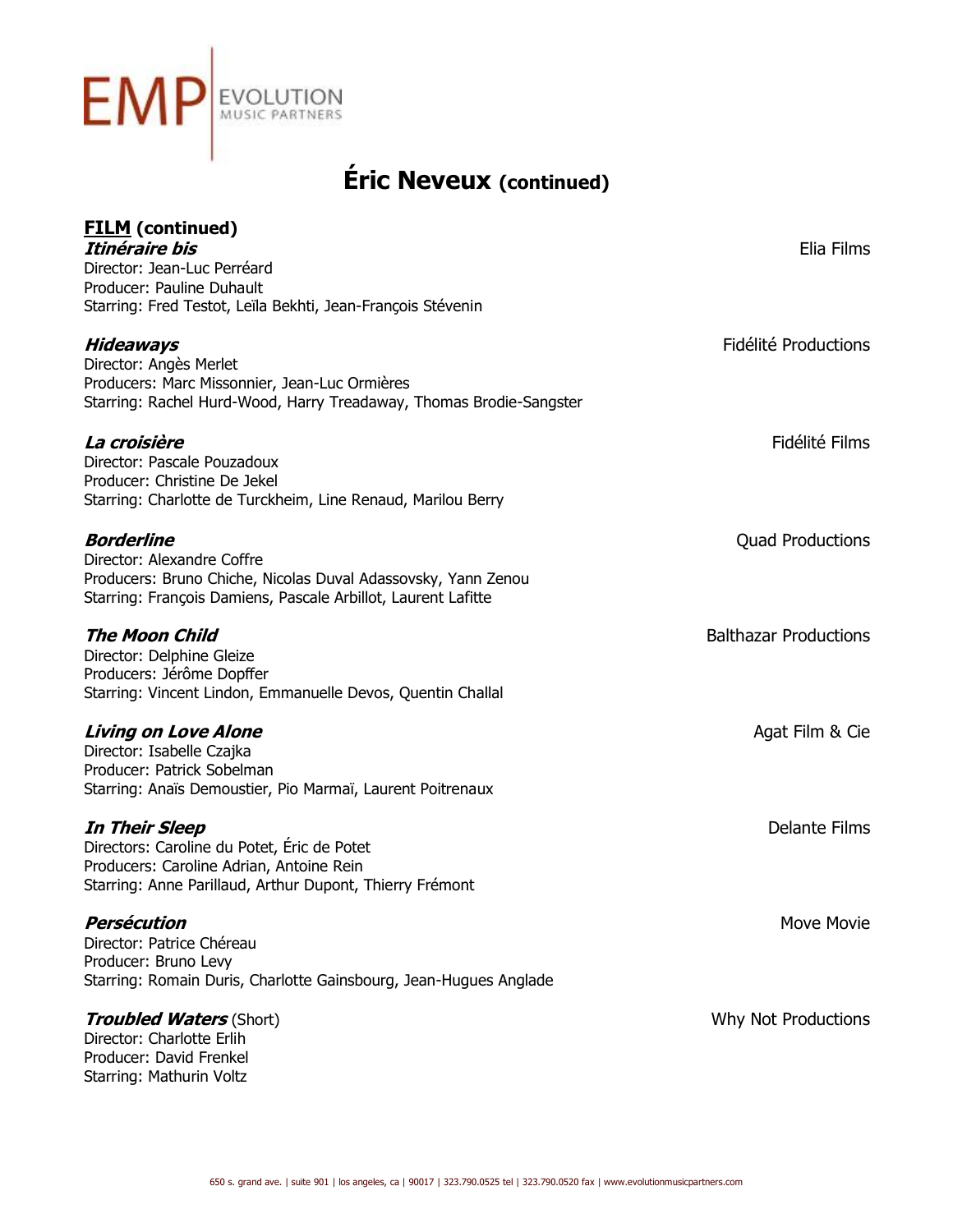

| <b>FILM</b> (continued)<br>De l'autre côté du lit<br>Director: Pascale Pouzadoux<br>Producers: Olivier Delbosc, Marc Missonnier<br>Starring: Sophie Marceau, Dany Boon, Antoine Duléry | Fidélité Films                |
|----------------------------------------------------------------------------------------------------------------------------------------------------------------------------------------|-------------------------------|
| <b>The Object</b> (Short)<br>Director: Leslie Ali<br>Producer: Isibeal Ballance<br>Starring: Kenneth Collard, Morgan James, Frankie Markham                                            |                               |
| Les yeux bandés<br>Director: Thomas Lilti<br>Producers: Alain Benguigui, Thomas Verhaeghe<br>Starring: Jonathan Zaccaï, Guillaume Depardieu, Lionel Abelanski                          | Sombrero Productions          |
| La tête de maman<br>Director: Carine Tardieu<br>Producer: Christophe Rossignon<br>Starring: Karin Viard, Chloé Coulloud, Kad Merad                                                     | <b>Nord-Ouest Productions</b> |
| L'année suivante<br>Director: Isabelle Czajka<br>Producer: Serge Duveau<br>Starring: Ariane Ascaride, Anaïs Demoustier, Patrick Catalifo                                               | <b>Pickpocket Productions</b> |
| <b>Following Sean</b><br>Director: Ralph Arlyck<br>Producers: Ralph Arlyck, Malcolm Pullinger<br>Starring: Ralph Arlyck, Sean Farrell                                                  | <b>Timed Exposures</b>        |
| <b>The Pleasure Is All Mine</b><br>Director: Isabelle Broué<br>Producers: Denis Carot, Marie Masmonteil<br>Starring: Marie Gillain, Julien Boisselier, Garance Clavel                  | Elzévir Films                 |
| Grande école<br>Director: Robert Salis<br>Producer: Humbert Balsan<br>Starring: Grégori Baquet, Alice Taglioni, Jocelyn Quivrin                                                        | Ognon Pictures                |
| <b>Peurs</b> (Short)<br>Director: Myriam Boyer<br>Producer: Alain Guesnier<br>Starring: Anne Abel, Mathieu Marinach, Valentin Merlet                                                   | Adami                         |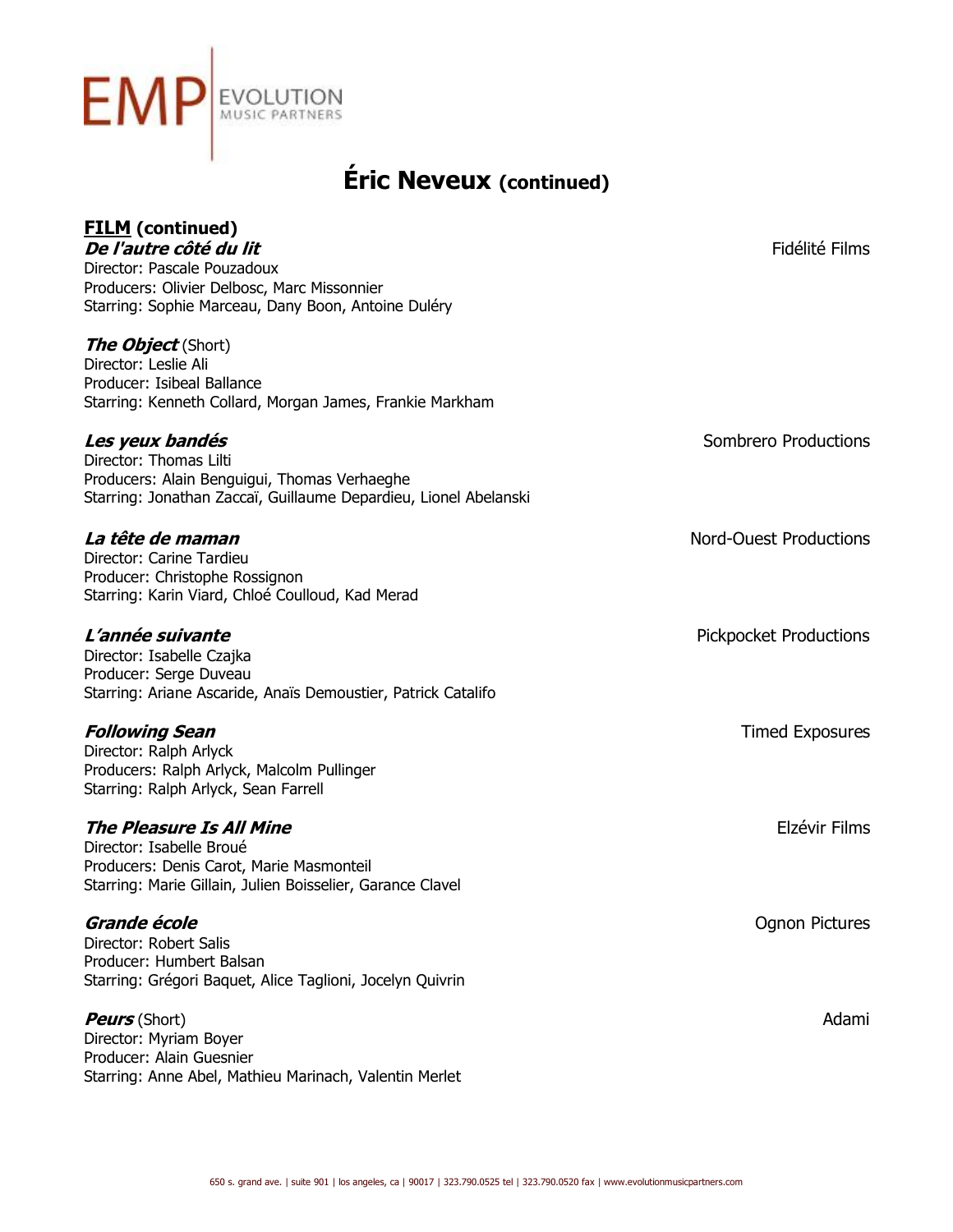

| <b>FILM</b> (continued)<br><b>3 Blind Mice</b><br>Director: Mathias Ledoux<br>Producers: Carolyn Caldera, Jean-Luc De Fanti, Keith Evans, Guillaume Godard<br>Starring: Edward Furlong, Emilia Fox, Chiwetel Ejiofor | Caldera/De Fanti Entertainment |
|----------------------------------------------------------------------------------------------------------------------------------------------------------------------------------------------------------------------|--------------------------------|
| <b>All Girls Are Crazy</b><br>Director: Pascale Pouzadoux<br>Producers: Didier Boujard, Christian Charret, Jean Michel Savy<br>Starring: Barbara Schulz, Camille Japy, Antoine Duléry                                | Alta Loma Films                |
| <b>Monique</b><br>Director: Valérie Guignabodet<br>Producer: Philippe Godeau<br>Starring: Albert Dupontel, Marianne Denicourt, Phiippe Uchan                                                                         | M6 Films                       |
| Parlez-moi d'amour<br>Director: Sophie Marceau<br>Producer: Alain Sarde<br>Starring: Judith Godrèche, Niels Arestrup, Anne Le Ny                                                                                     | $Canal+$                       |
| Carnage<br>Director: Delphine Gleize<br>Producer: Jérôme Dopffer<br>Starring: Julien Lescarret, Ramon Arenillas Llorente, Dominique Vache                                                                            | <b>Balthazar Productions</b>   |
| Je n'ai jamais tué personne (Short)<br>Director: Edouard Deluc<br>Producers: Emmanuel Agneray, Jérôme Bleitrach<br>Starring: Jean-Jacques Vanier, Elina Löwensohn, Marie Denigot                                     | <b>Bizibi</b>                  |
| <b>Intimacy</b><br>Director: Patrice Chéreau<br>Producers: Patrick Cassavetti, Jacques Hinstin<br>Starring: Mark Rylance, Kerry Fox, Susannah Harker                                                                 | Téléma                         |
| Clémentine plein de choses que vous savez pas!<br>Directors: Francis Allègre, Luis España<br>Starring: Marine Robert, Nina Doneddu, Alice Lasry                                                                      | Little Bear                    |
| Sitcom<br>Director: François Ozon<br>Producers: Olivier Delbosc, Marc Missonnier<br>Starring: Évelyne Dandry, François Marthouret, Marina de Van                                                                     | Fidélité Productions           |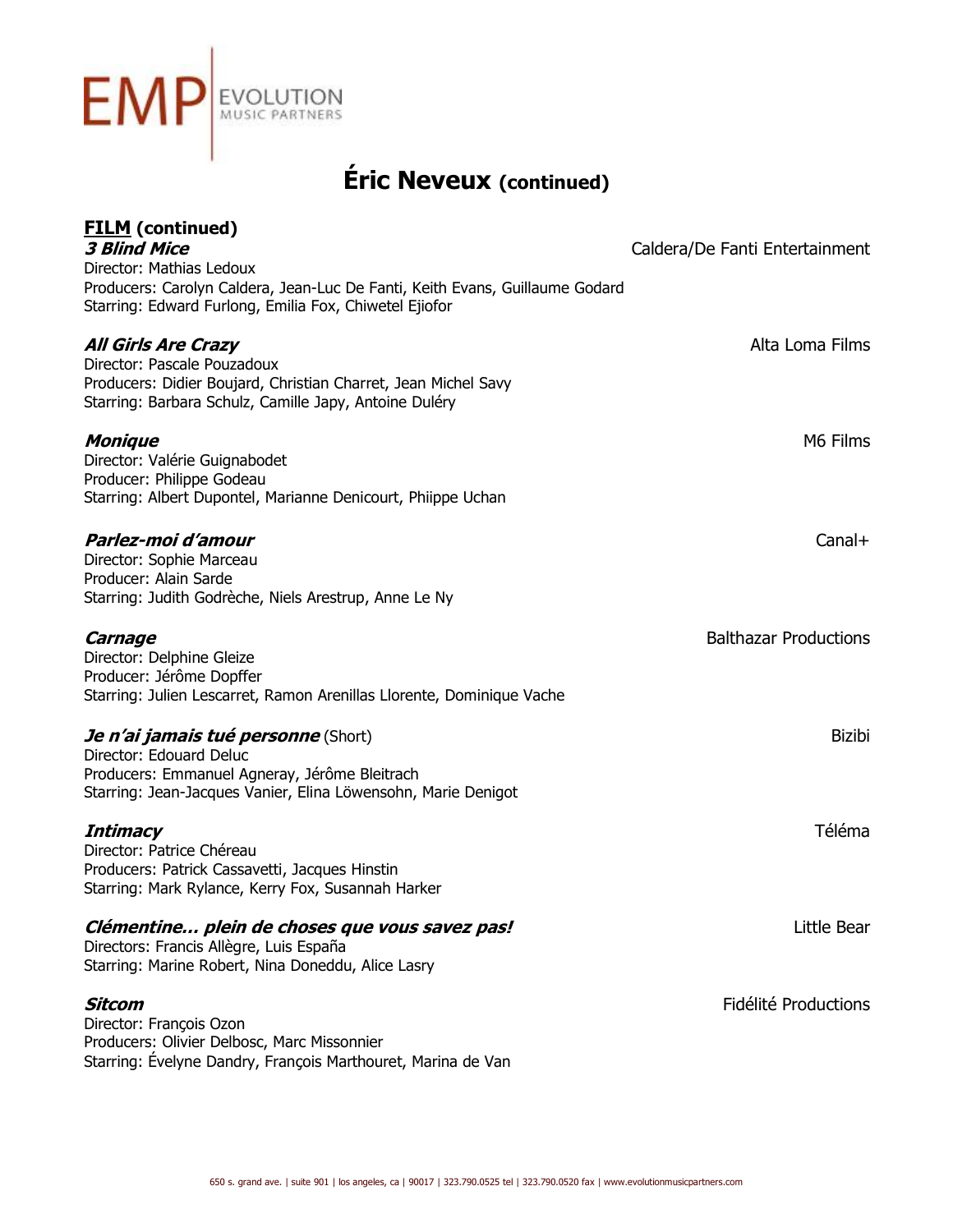

| <b>FILM</b> (continued)<br><b>Metallica</b> (Short)<br>Director: Jérôme Chichet<br>Producer: Farid Lahouassa<br>Starring: Philippe Gaillon, Joséphine Flasseur, André Clétienne                                                                               | Vertigo              |
|---------------------------------------------------------------------------------------------------------------------------------------------------------------------------------------------------------------------------------------------------------------|----------------------|
| <b>See the Sea</b><br>Director: François Ozon<br>Producers: Nicolas Brevière, Olivier Delbosc<br>Starring: Sasha Hails, Marina de Van, Samantha                                                                                                               | Fidélité Productions |
| <b>Mon jour de chance</b> (Short)<br>Director: Pascale Pouzadoux<br>Producer: Patrick Young<br>Starring: Pascale Arbillot, Pierre Blot, Delphine Duchêne                                                                                                      | <b>Emet Films</b>    |
| <b>Quand le soleil meurt</b> (Short)<br>Director: Pascal Courty<br>Starring: Christian Abart, Richard Bohringer, Denis Charvet                                                                                                                                |                      |
| <b>Silver Shadow</b> (Short)<br>Director: Lionel Delplanque<br>Producer: Serge Blumental<br>Starring: Roland Bertin, Corinne Barois, Marie-Christine Adam                                                                                                     | Perla Films          |
| <u>TELEVISION</u><br><b>Ronde De Nuit</b> (TV Film)<br>Director: Isabelle Czajka<br>Producer: Christine de Bourbon Busset<br>Starring: Samir Boitard, Fejria Delina, Olivia Cote                                                                              | Lincoln TV           |
| <b>Tuer un homme</b> (TV Film)<br>Director: Isabelle Czajka<br>Producers: Julie Lafore, Michel Saint-Jean<br>Starring: Frédéric Pierrot, Valérie Karsenti, Eva Lallier                                                                                        | <b>ARTE France</b>   |
| Un village français<br>Directors: Jean-Philippe Amar, Philippe Triboit, Patrice Matineau, Jean-Marc Brondolo, Olivier Guignard<br>Producers: Emmanuel Daucé, Laurent Cavalier, Jean-François Boyer<br>Starring: Robin Renucci, Andrey Fleurot, Thierry Godard | France 3             |
| Accusé<br>Director: Julien Despaux, Didier Bivel, Mona Achache<br>Diama Antoina Canton, Ivan Cadile                                                                                                                                                           | France 2             |

Producers: Pierre-Antoine Capton, Ivan Sadik Starring: Clémentine Célarie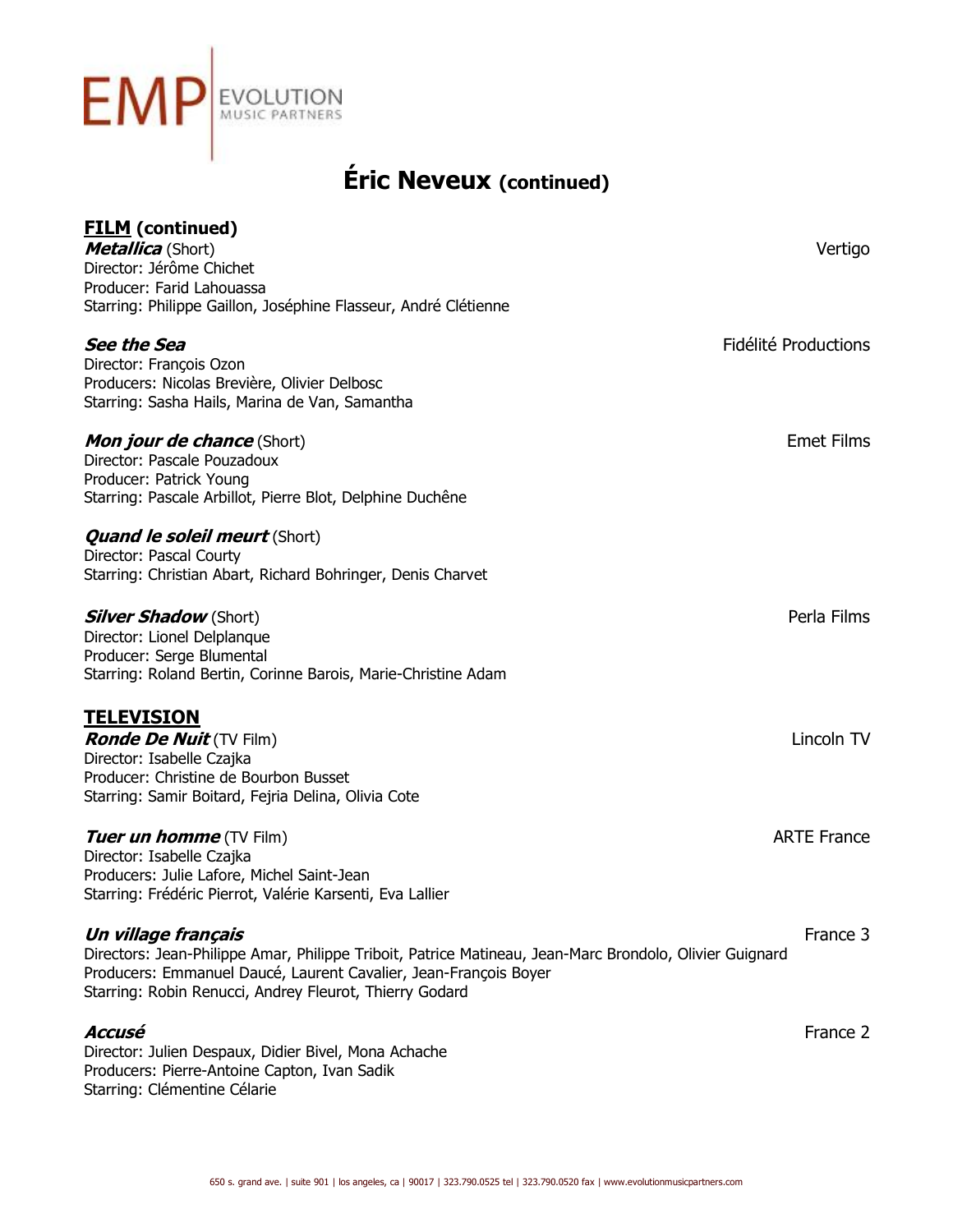

| <b>TELEVISION</b> (continued)                                                                                                                  |                               |
|------------------------------------------------------------------------------------------------------------------------------------------------|-------------------------------|
| <b>Married to a Stranger</b> (TV Film)                                                                                                         | France 2                      |
| Director: Serge Meynard                                                                                                                        |                               |
| Producer: Mathilde Muffang                                                                                                                     |                               |
| Starring: Déborah François, Philippe Bas, Samira Lachhab                                                                                       |                               |
| <b>Frères d'armes</b>                                                                                                                          | France 3                      |
| Director: Rachid Bouchareb                                                                                                                     |                               |
| Producers: Jean Bréhat, Muriel Merlin                                                                                                          |                               |
| Starring: Yvan Attal, Jean-Pierre Bacri, Jamel Debbouze                                                                                        |                               |
| <b>Champions De France</b>                                                                                                                     | <b>Tessalit Productions</b>   |
| Director: Rachid Bouchareb                                                                                                                     |                               |
| <b>Daddy's Little Girl (TV Film)</b>                                                                                                           | <b>Europacorp Television</b>  |
| Director: Olivier Langlois                                                                                                                     |                               |
| Producer: Benjamin Dupont-Jubien                                                                                                               |                               |
| Starring: Marie Denarnaud, Pierre Perrier, Cyril Gueï                                                                                          |                               |
| <b>Borgia</b>                                                                                                                                  | <b>Altantique Productions</b> |
| Directors: Metin Hüseyin, Christoph Schrewe                                                                                                    |                               |
| Producers: Steven Bawol, Takis Candillis, Ferdinand Dohna, Tom Fontana, Barry Levinson<br>Starring: Mark Ryder, Isolda Dychauk, Diarmuid Noyes |                               |
|                                                                                                                                                |                               |
| <b>Flight of the Storks</b>                                                                                                                    | <b>BE-FILMS</b>               |
| Director: Jan Kounen<br>Producers: Thomas Anargyros, Edouard de Vésinne                                                                        |                               |
| Starring: Harry Treadaway, Clemens Schick, Perdita Weeks                                                                                       |                               |
| <b>Les pirogues des hautes terres (TV Film)</b>                                                                                                | <b>BFC Productions</b>        |
| Director: Olivier Langlois                                                                                                                     |                               |
| Producer: Françoise Castro                                                                                                                     |                               |
| Starring: Pascale Arbillot, Urbain Cancelier, Antoine Chappey                                                                                  |                               |
| La solitude du pouvoir (TV Film)                                                                                                               | Passionfilms                  |
| Director: Josée Dayan                                                                                                                          |                               |
| Producers: Josée Dayan, Gaspard de Chavagnac                                                                                                   |                               |
| Starring: Pascal Elbé, Jacques Spiesser, Frédéric Nyssen                                                                                       |                               |
| <b>Clémenceau</b> (TV Film)                                                                                                                    | Jem Productions               |
| Director: Olivier Guignard                                                                                                                     |                               |
| Producers: Isabelle Gilet, Jacques Kirsner                                                                                                     |                               |
| Starring: Didier Bezace, Monia Chokri, Marc Citti                                                                                              |                               |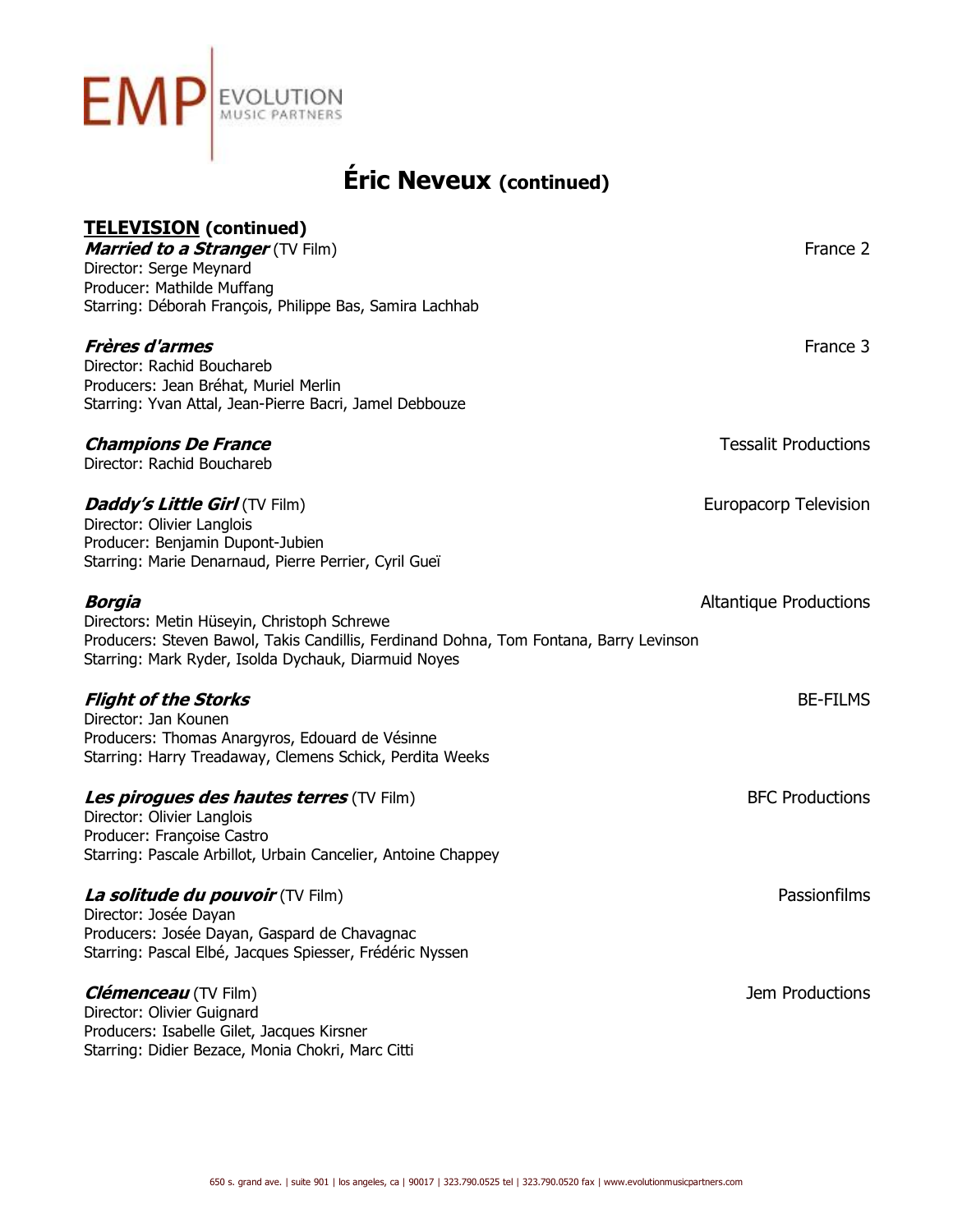

# **Éric Neveux (continued)**

## **TELEVISION (continued) Adouna: La vie, le monde** (TV Film) **BFC** Productions Director: Olivier Langlois Producer: François Castro Starring: Patrick Catalifo, Oumar Diaw, Soufiane Guerrab **Rêve d'automne** (TV Film) **Bel Air Media** Bel Air Media Director: Stèphane Metge Producer: François Duplat Starring: Pascal Greggory, Valeria Bruni Tedeschi, Bulle Ogier **Passage du Désir** (TV Film) **Passage du Désir** (TV Film) Director: Jérôme Foulon Producer: Jérôme Foulon Starring: Muriel Robin, Fatou N'Diaye, Christian Hecq **La nuit du réveillon** (TV Film) **La Boîte à Images 1** Director: Serge Meynard Producer: Mathilde Muffang Starring: Quentin Baillot, Armelle Deutsch, Jean-Pierre Lorit **Deadly Hitch** (TV Film) **France 2 France 2** Director: Patrick Volson Producer: Sandra d'Aboville Starring: Patrick Dell'Isola, Caroline Proust, Isabelle Gélinas *Je, François Villon, voleur, assassin, poète* **(TV Film) France 2 de la france 2 de la france 2 de la france 2 de la france 2 de la france 2 de la france 2 de la france 2 de la france 2 de la france 2 de la france 2 de la** Director: Serge Meynard Producer: Philippe Perrin Starring: Francis Renaud, Philippe Nahon, Patrick Lizana **Devil's Bread** (TV Film) Septembre Productions **Septembre Productions** Director: Bertrand Arthuys Producer: Jean Nainchrik Starring: Aurélien Recoing, Julien Tortora, Samuel Labarthe **35 kilos d'espoir** (TV Film) anno 1922 ann an Company ann an AT Production ann an AT Production Director: Olivier Langlois Producers: Elyane Legrand, Arnauld de Battice, Anne Leduc, Yves Swennen Starring: Gérard Rinaldi, Adrien Hurdubae, Eleonore Pourriat **Who Killed Little Red Riding Hood** (TV Film) **Film and Contain the Containers of the Containers of the Containers of the Containers of the Containers of the Containers of the Containers of the Containers of the Containers** Director: Serge Meynard Producer: Sandra d'Aboville Starring: Quentin Baillot, Samuel Labarthe, Marie-France Pisier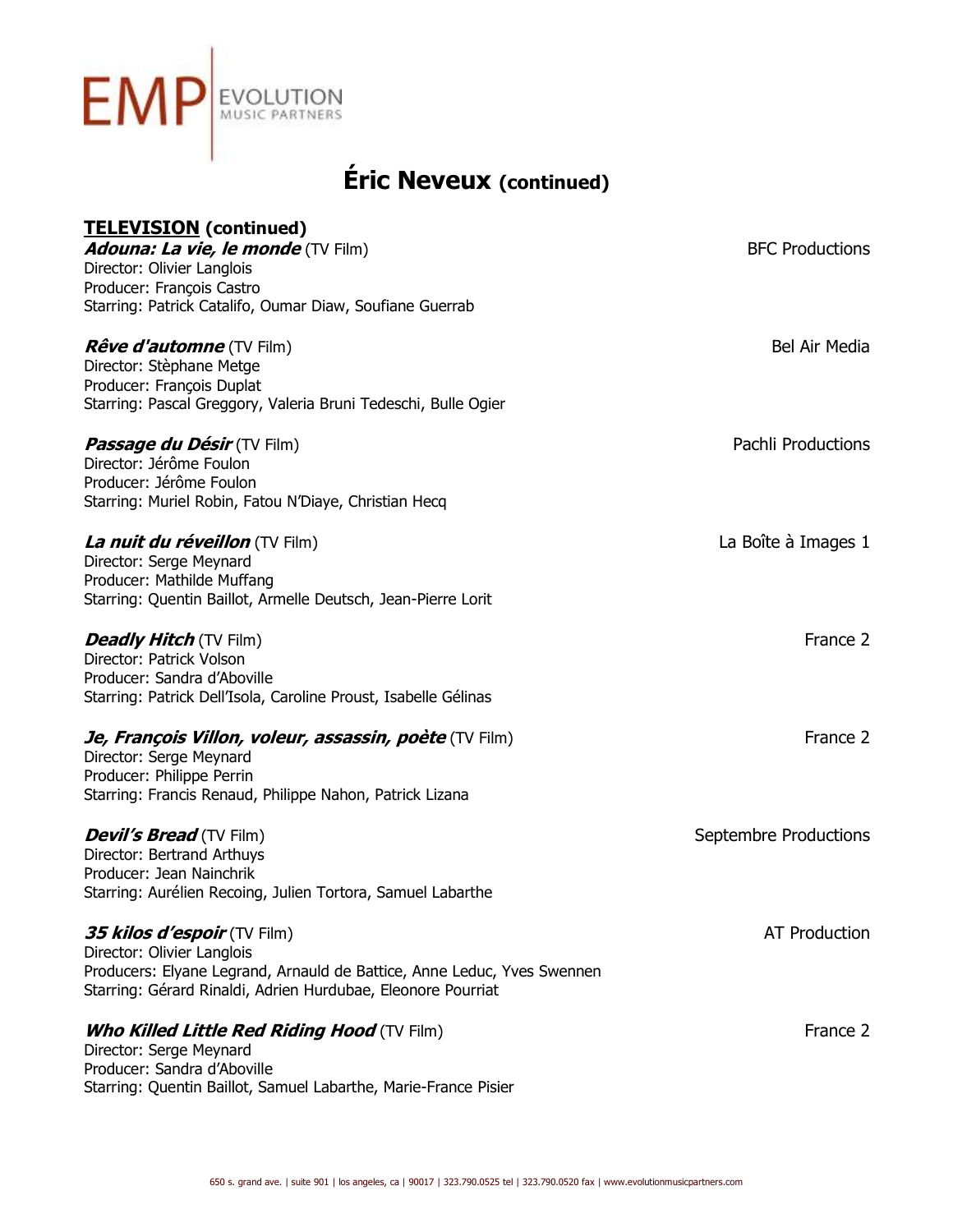

| <b>TELEVISION</b> (continued)                                                                                        |                     |
|----------------------------------------------------------------------------------------------------------------------|---------------------|
| <b>Clara, une passion française</b> (TV Film)                                                                        | Cinétévé            |
| Director: Sébastien Grall                                                                                            |                     |
| Producers: Jean-Pierre Fayer, Fabienne Servan-Schreiber<br>Starring: Hanna Schygulla, Jérôme Kircher, Annelise Hesme |                     |
|                                                                                                                      |                     |
| Disparitions, retour aux sources                                                                                     | Télé Images Studio  |
| Director: Robin Davis, Olivier Jamain, Bruno Gantillon                                                               |                     |
| Producers: Christian Charret, Gérard Croce, Arnaud Figaret                                                           |                     |
| Starring: Agathe de La Boulaye, Jérôme Bertin, Georges Corraface                                                     |                     |
|                                                                                                                      |                     |
| <i>Répercussions</i> (TV Film)                                                                                       | La Boîte à Images 1 |
| Director: Caroline Huppert                                                                                           |                     |
| Producer: Mathilde Muffang                                                                                           |                     |
| Starring: Bruno Slagmulder, Sarah Grappin, Eric Savin                                                                |                     |
| <b><i>Une femme à abattre</i></b> (TV Film)                                                                          | Arte France         |
| Director: Olivier Langlois                                                                                           |                     |
| Producer: Quentin Raspail                                                                                            |                     |
| Starring: Mélanie Doutey, Nino Kirtadze, Pawel Delag                                                                 |                     |
|                                                                                                                      |                     |
| Miroir, mon beau miroir (TV Film)                                                                                    | Cine                |
| Director: Serge Meynard                                                                                              |                     |
| Producers: Ariel Askénazi, Bénédicte lesage                                                                          |                     |
| Starring: Marie-France Pisier, Emilie Dequenne, Malik Zidi                                                           |                     |
|                                                                                                                      |                     |
| La commune                                                                                                           | $Canal+$            |
| Director: Philippe Triboit                                                                                           |                     |
| Producer: Emmanuel Daucé                                                                                             |                     |
| Starring: Francis Renaud, Tomer Sisley, Angela Molina                                                                |                     |
| <b>Monsieur Joseph (TV Film)</b>                                                                                     | Jade Productions    |
| Director: Olivier Langlois                                                                                           |                     |
| Producer: Jacques Dercourt                                                                                           |                     |
| Starring: Daniel Prévost, Julie-Marie Parmentier, Serge Riaboukine                                                   |                     |
|                                                                                                                      |                     |
| <i>Passés troubles</i> (TV Film)                                                                                     | Ramona Productions  |
| Director: Serge Meynard                                                                                              |                     |
| Producers: Jean-Pierre Alessandri, Olga Vincent                                                                      |                     |
| Starring: Isabelle Gélinas, Patrick Catalifo, Marie-Christine Barrault                                               |                     |
|                                                                                                                      |                     |
| La blonde au bois dormant (TV Film)                                                                                  | <b>BE-FILMS</b>     |
| Director: Sébastien Grall                                                                                            |                     |
| Producer: Christophe Louis                                                                                           |                     |
| Starring: Léa Drucker, Jonathan Zaccaï, Lilly-Fleur Pointeaux                                                        |                     |
|                                                                                                                      |                     |